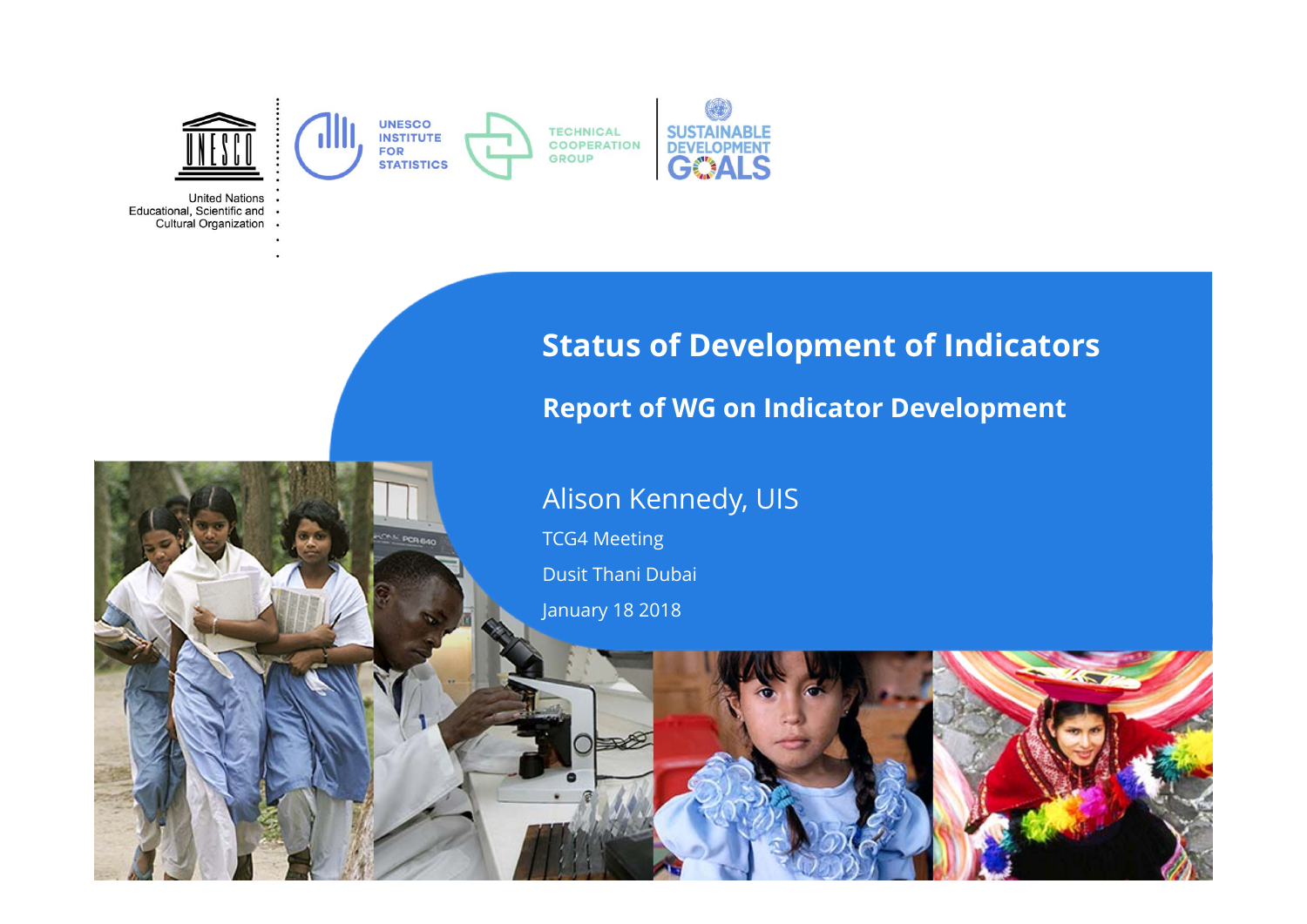## **Progress since June 2017 meeting**

- After initial work on 7 of the 15 indicators requiring further development, agreed to seek external expertise to develop indicators
- $\blacksquare$  Papers commissioned by UIS for:
	- 4.2.3 Positive and stimulating parenting and home environments
	- 4.3.1 Formal and non-formal education and training
	- 4.5.2 Language of instruction
	- 4.5.3 Funding formulae
	- 4.6.3 Participation in literacy programmes
	- 4.b.2 Scholarships

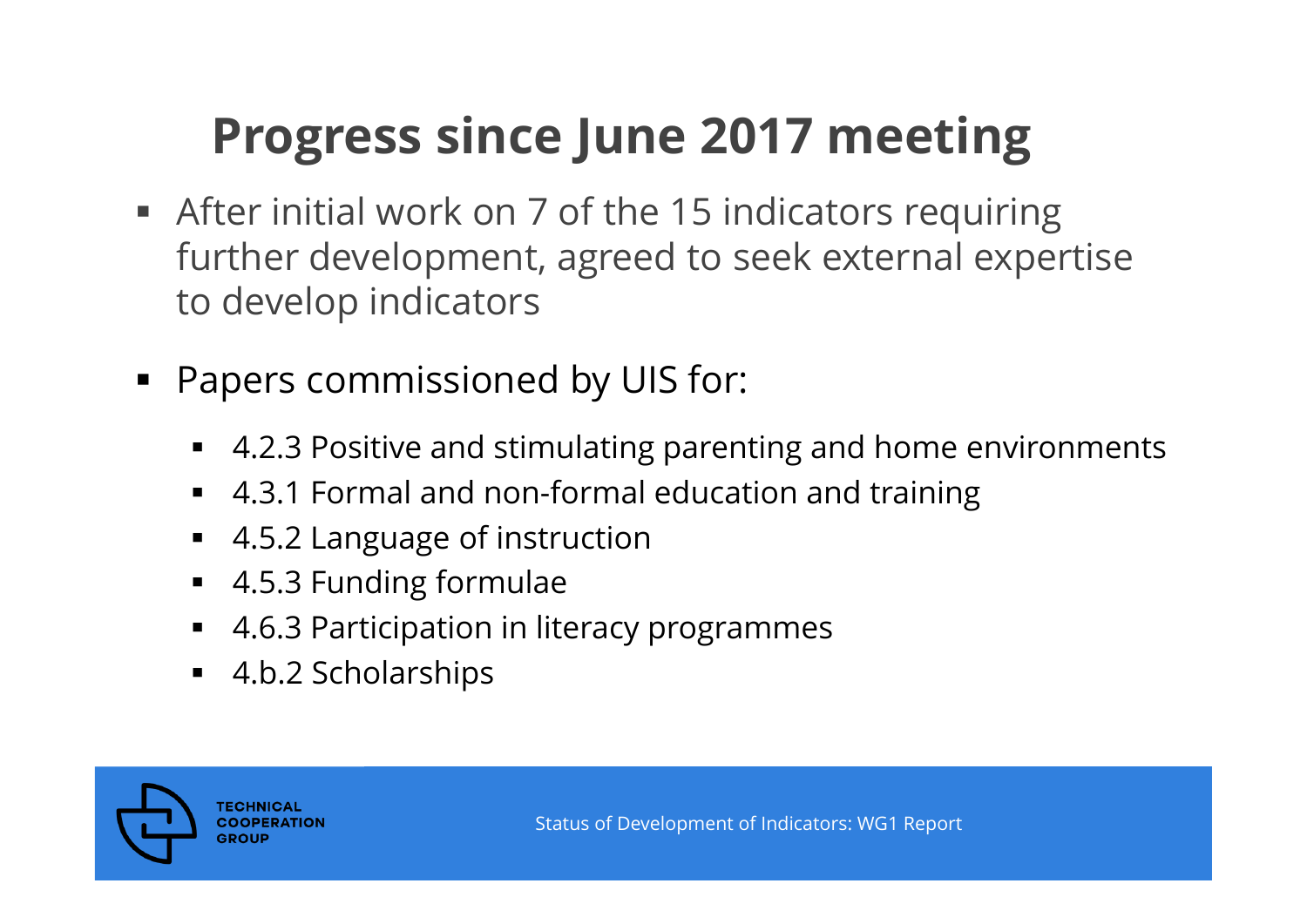# **Progress since June 2017 meeting**

- UNESCO Education Sector have developed the following:
	- 4.7.1 Education for Sustainable Development and Global Citizenship Education
	- 4.7.2 HIV and sexuality education
	- 4.a.2 Bullying and violence in schools
- Coalition to Protect Education from Attack submitted a proposal for:
	- 4.a.3 Attacks on schools

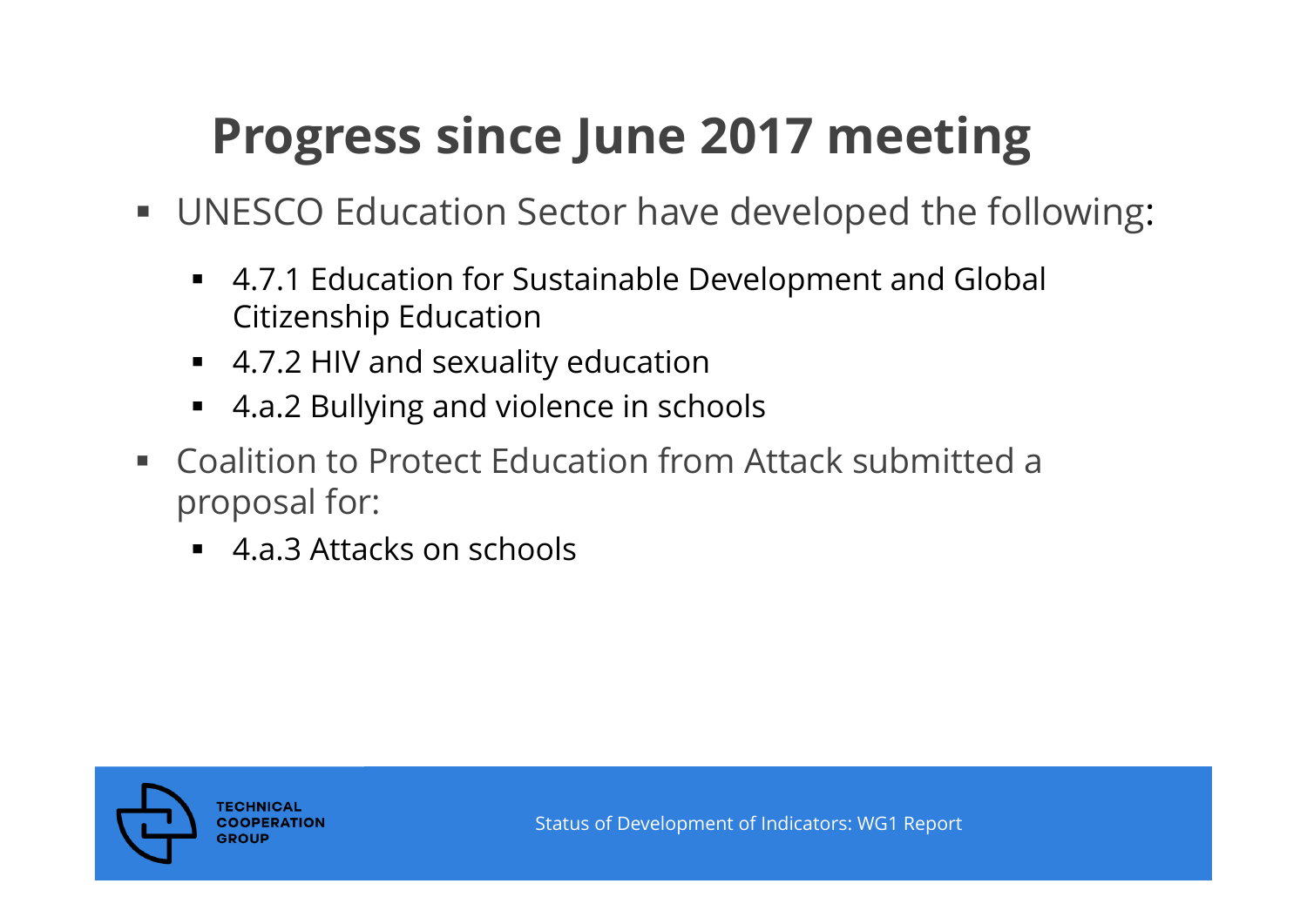## **Progress since June 2017 meeting**

- **Five indicators remain to be developed:** 
	- 4.4.3 Educational attainment (to be simplified)
	- 4.7.3 Human rights education
	- 4.a.1d Adapted infrastructure for disabled students
	- 4.c.5 Teachers' salaries relative to other professionals
	- 4.c.7 In-service teacher training
- Additional papers to be commissioned in 2018

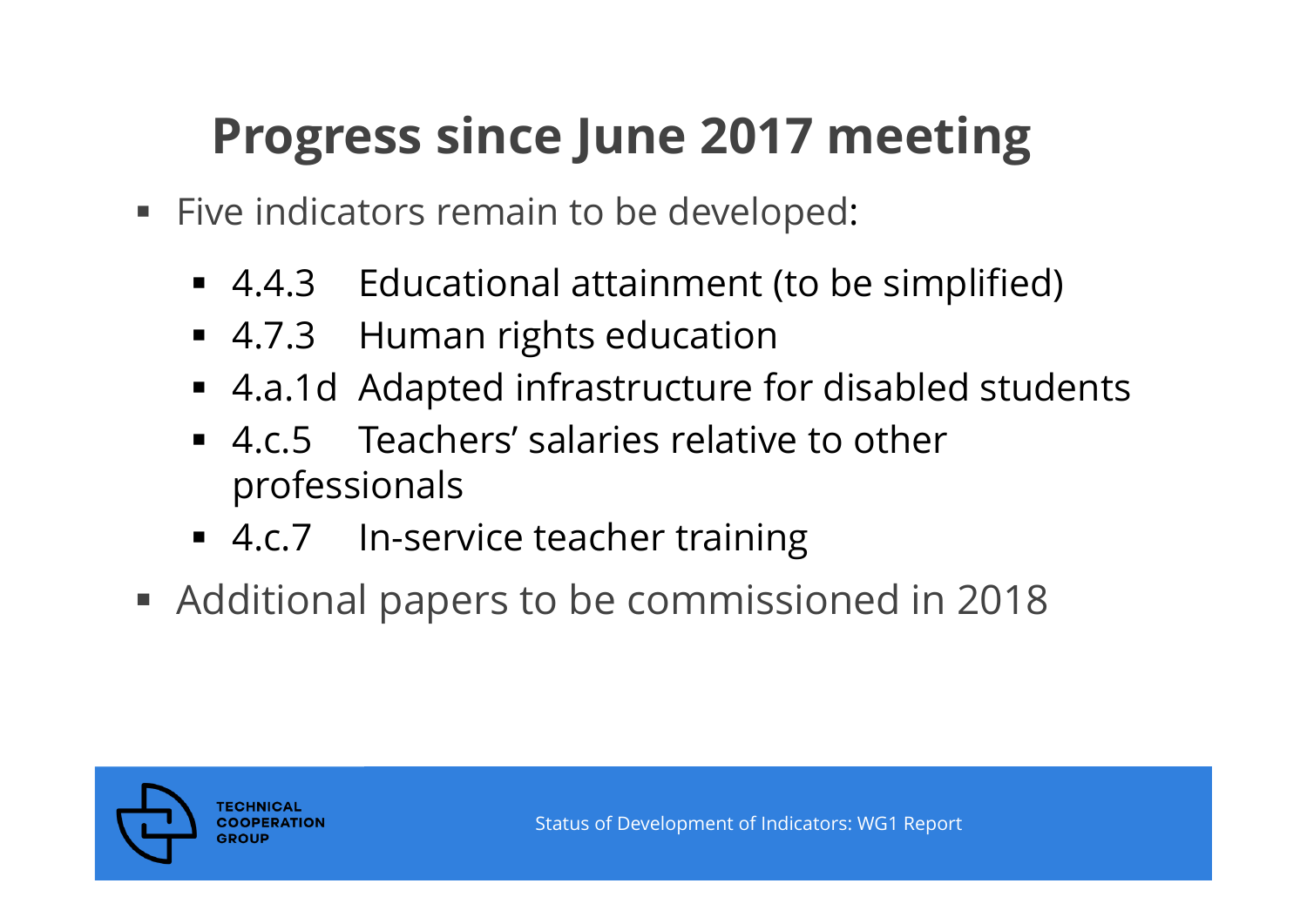# **January 2018 meeting**

- Reviewed 10 indicators and have recommendations for x of them
- **Interim reporting in some cases** 
	- To maximise availability of data
	- Suitable footnoting to ensure users only conduct analyses between comparable data (eg same sources, age ranges, reference periods)

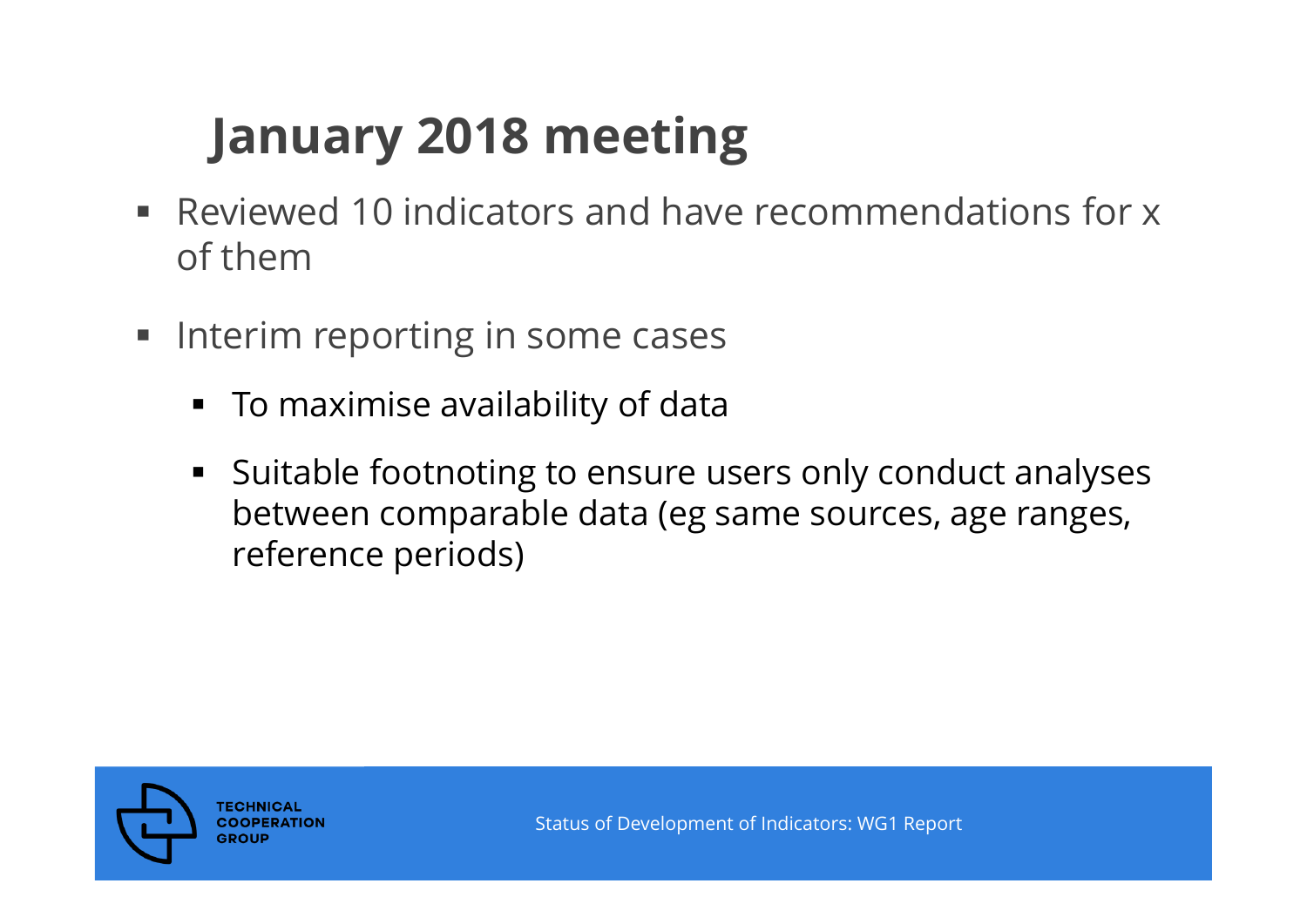- **4.7.2 HIV and sexuality education**
- $\blacksquare$  Support the EMIS-based methodology described in the paper
	- П Methodology developed in 2011/12 in a consultative process involving UNESCO, UNAIS, UNFPA, WHO and others
	- Piloted tested in 5 developing countries, additional countries adopting methodology
	- $\blacksquare$  UIS already collecting indicator in its annual Survey of Formal Education (first results to be published end February 2018)
	- Requests UNESCO to develop example modules for studentbased surveys to collect: (i) what students were taught and (ii) what students have learned

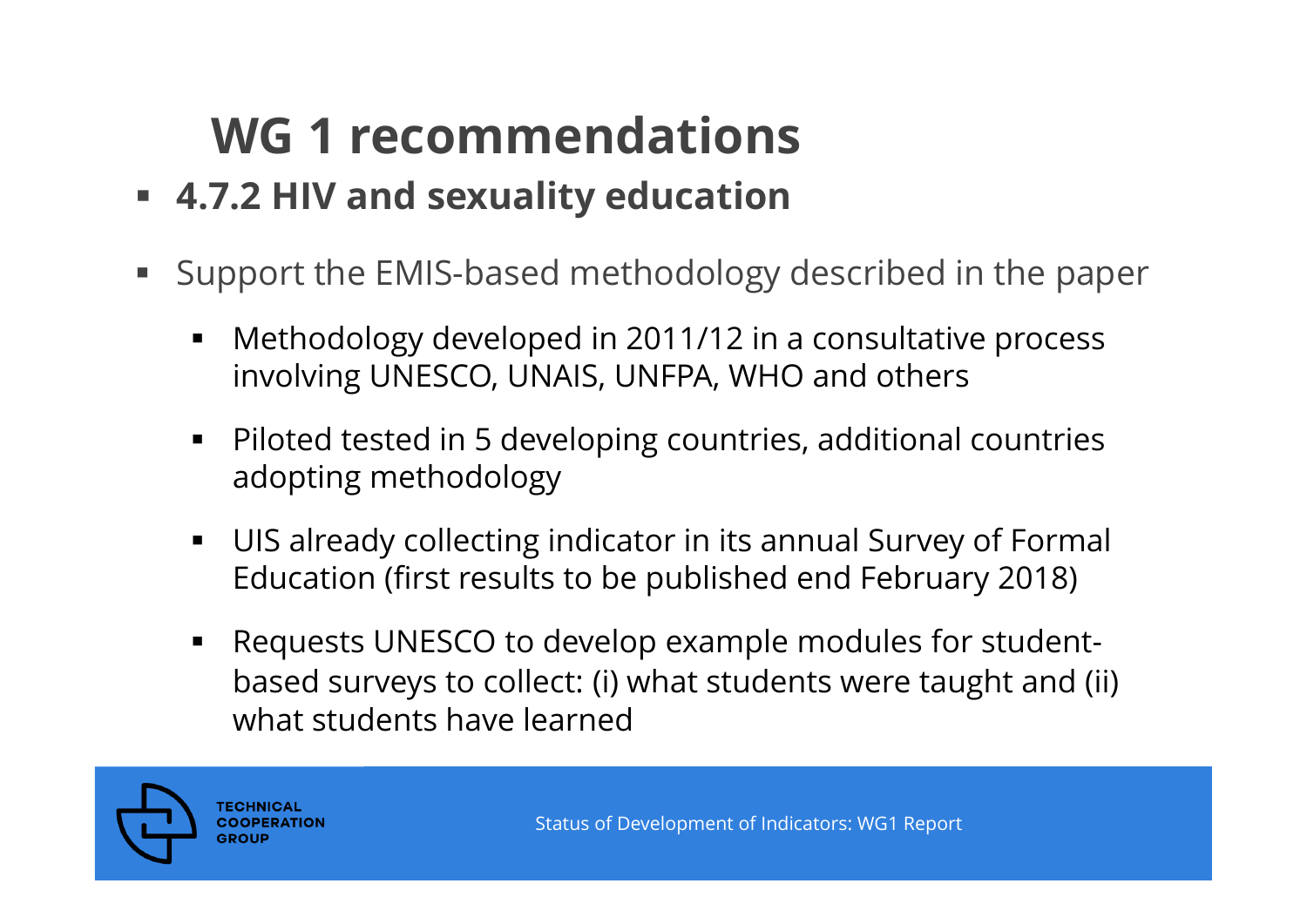- **4.a.2 Bullying and violence in schools**
- $\blacksquare$  . Support the methodologies described in the paper and limitation of indicator to 'bullying' and not other forms of violence
	- П Two surveys the GSHS (developing countries) and HBSC (Europe and North America) collect comparable data on bullying including cyberbullying and are well-established
	- The two data sources have different age-groups and reference periods so need to be separately footnoted but country coverage is c130
	- Cross-national learning assessments to be analysed to see if they could be additional sources

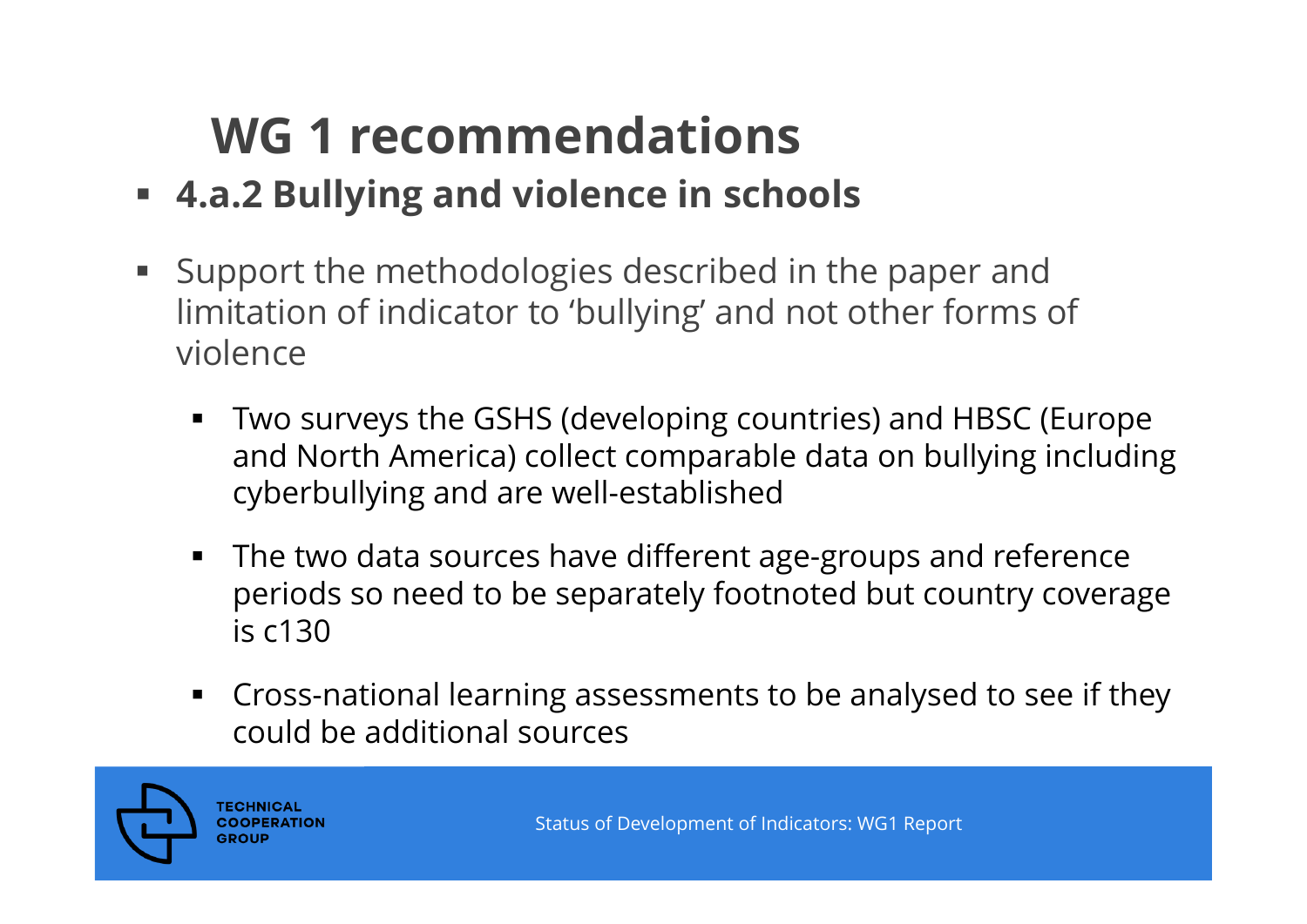- **4.a.2 Bullying and violence in schools (continued)**
	- Expert Group to be formed by UNESCO to work with INSPIRE (WHO, UNICEF led) to develop recommendations on common standards
	- **Invite Expert Group to bring further proposals to the** TCG including, if possible, regarding other types of violence as listed in original indicator and/or complementary indicators

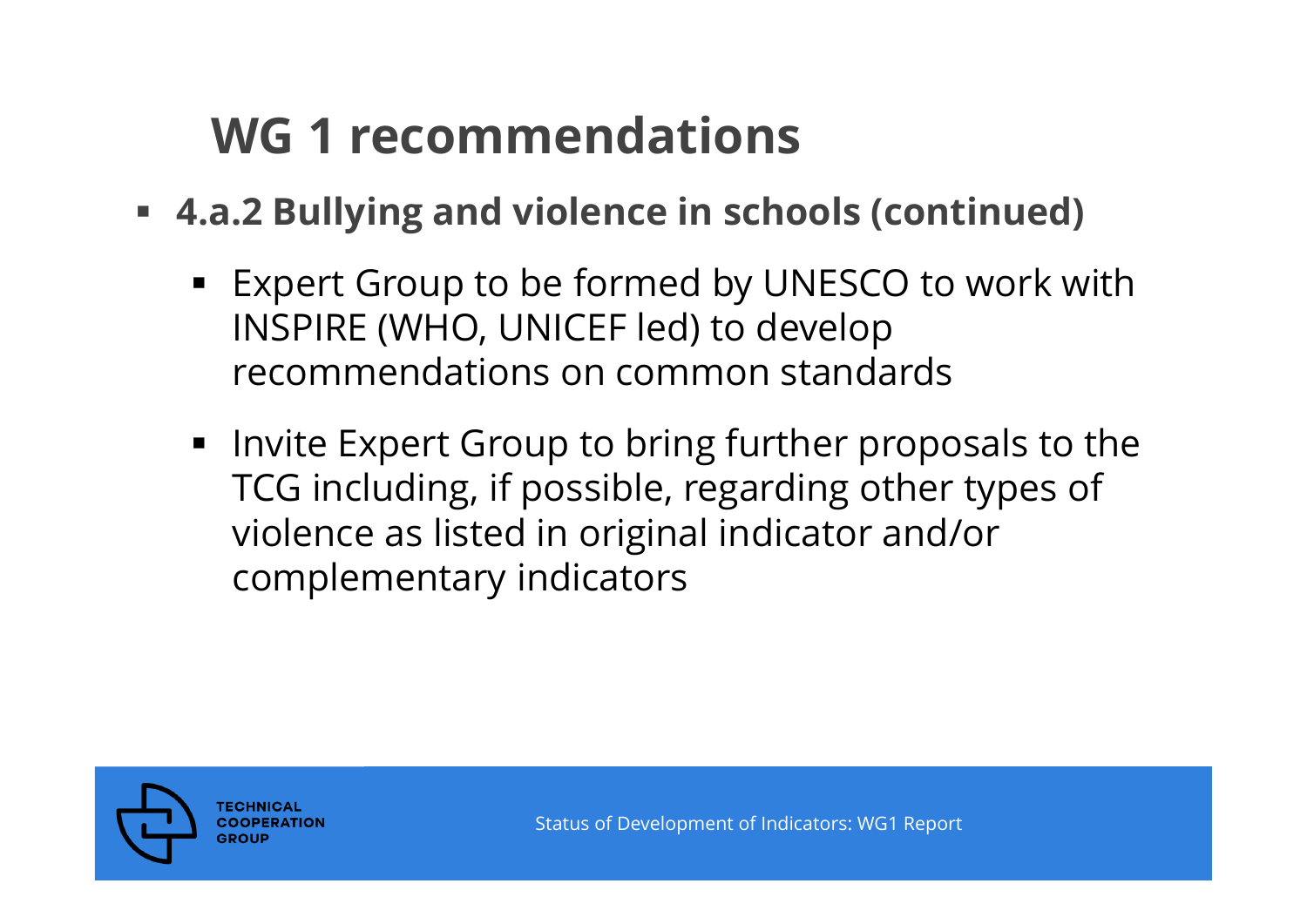- **4.3.1 Formal and non-formal education and training**
- Support the approach to increase country coverage described in the paper
	- Make use of data from LFS even if reference period is 4 weeks not the preferred 12 months (footnote)
	- ٠ Develop a recommendation on questions which countries could add to household surveys and seek support of Inter-Secretariat Working Group on Household Surveys and approval of ILO
	- $\blacksquare$  Add tables to UIS surveys (eg literacy) as proposed in the paper, piloting with TCG participant countries in advance
	- Collect sufficient metadata to enable assessment of comparability and national coverage of data sources

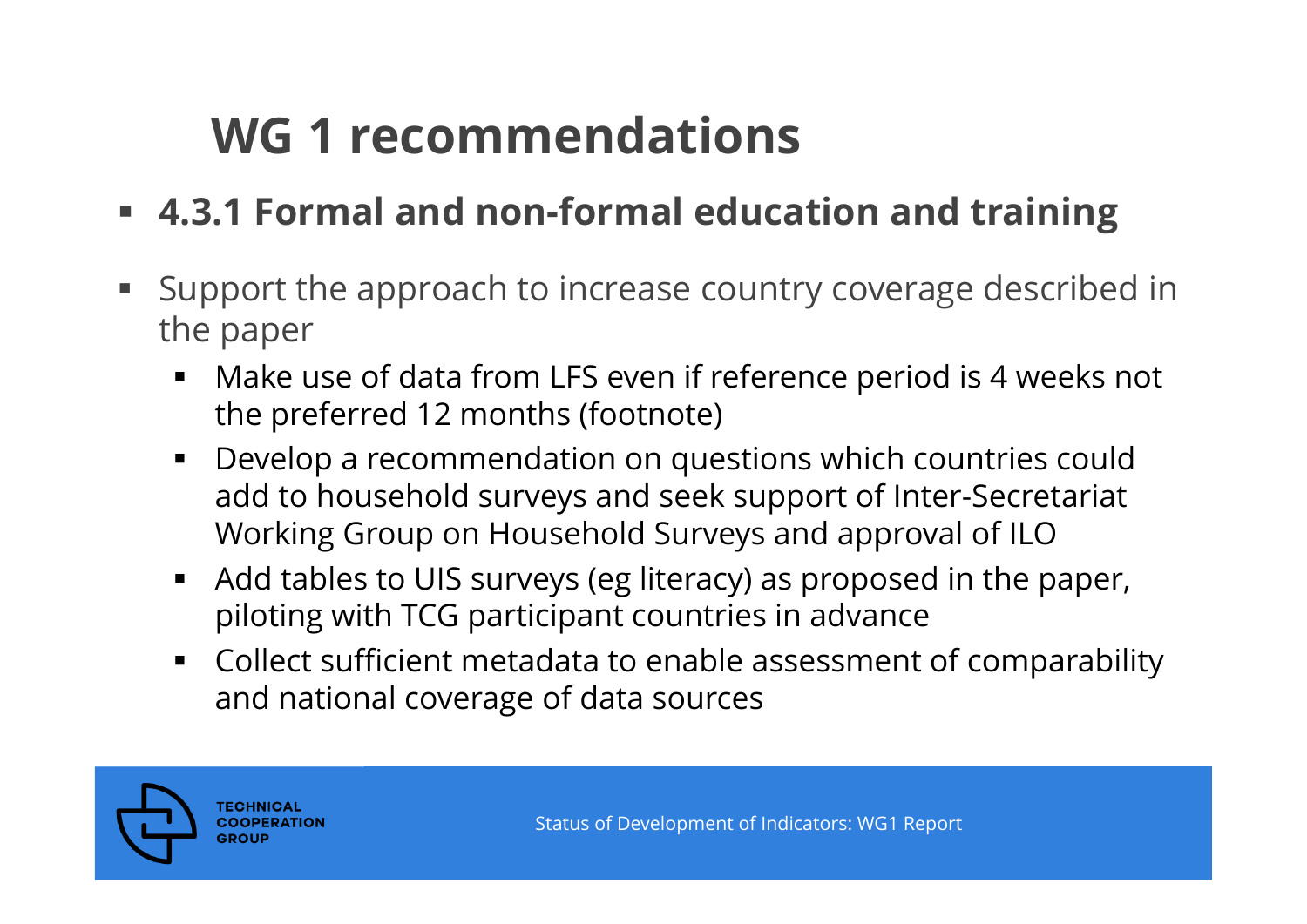- **4.6.3 Participation in literacy programmes**
- Support the methodology described in the paper
	- ٠ Builds on UIS Regional Module for Latin America and the Caribbean administered in 2011/12
	- ٠ Target countries with illiteracy rates >5%
	- ٠ Develop example questions which countries could use depending on different data sources: household surveys, administrative sources
	- $\blacksquare$  Add tables to UIS surveys (eg literacy) – suggest treat as a subset of questions for 4.3.1

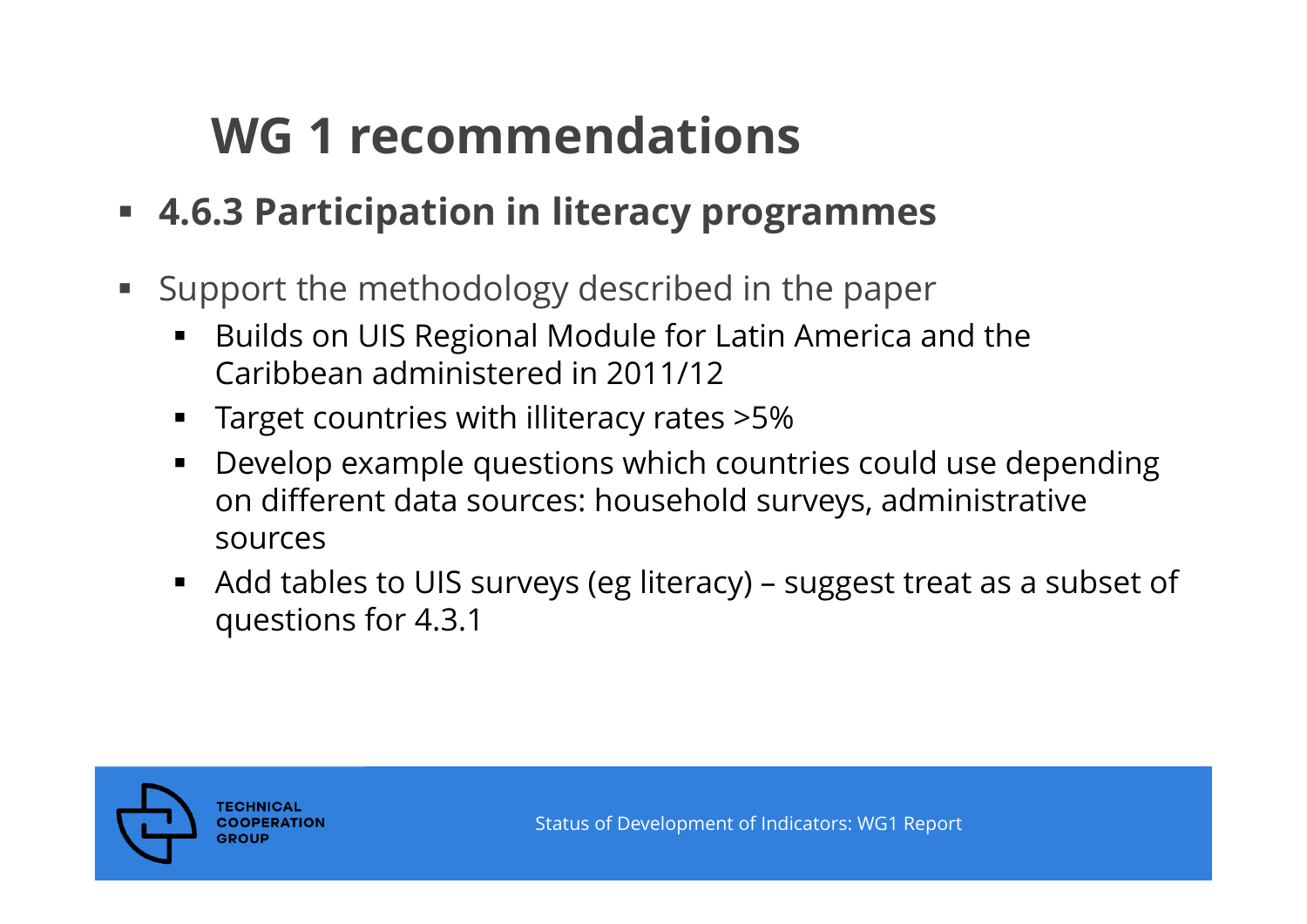### **4.7.1 ESD/GCED**

- Support the methodology described in the paper
	- $\textcolor{black}{\bullet}$  Qualitative indicator based on country responses to the 6th consultation on the implementation of the 1974 UNESCO Recommendation *concerning Education for International Understanding, Co-operation and Peace and Education relating to Human Rights and Fundamental Freedoms*
	- $\blacksquare$  Principal component analysis used to identify relevant questions to assess and components to present
	- ٠ ESD/GCED treated as indivisible
	- ٠ The 4 components of the global indicator will be reported as 5 (with curricula sub-divided between content and resources)

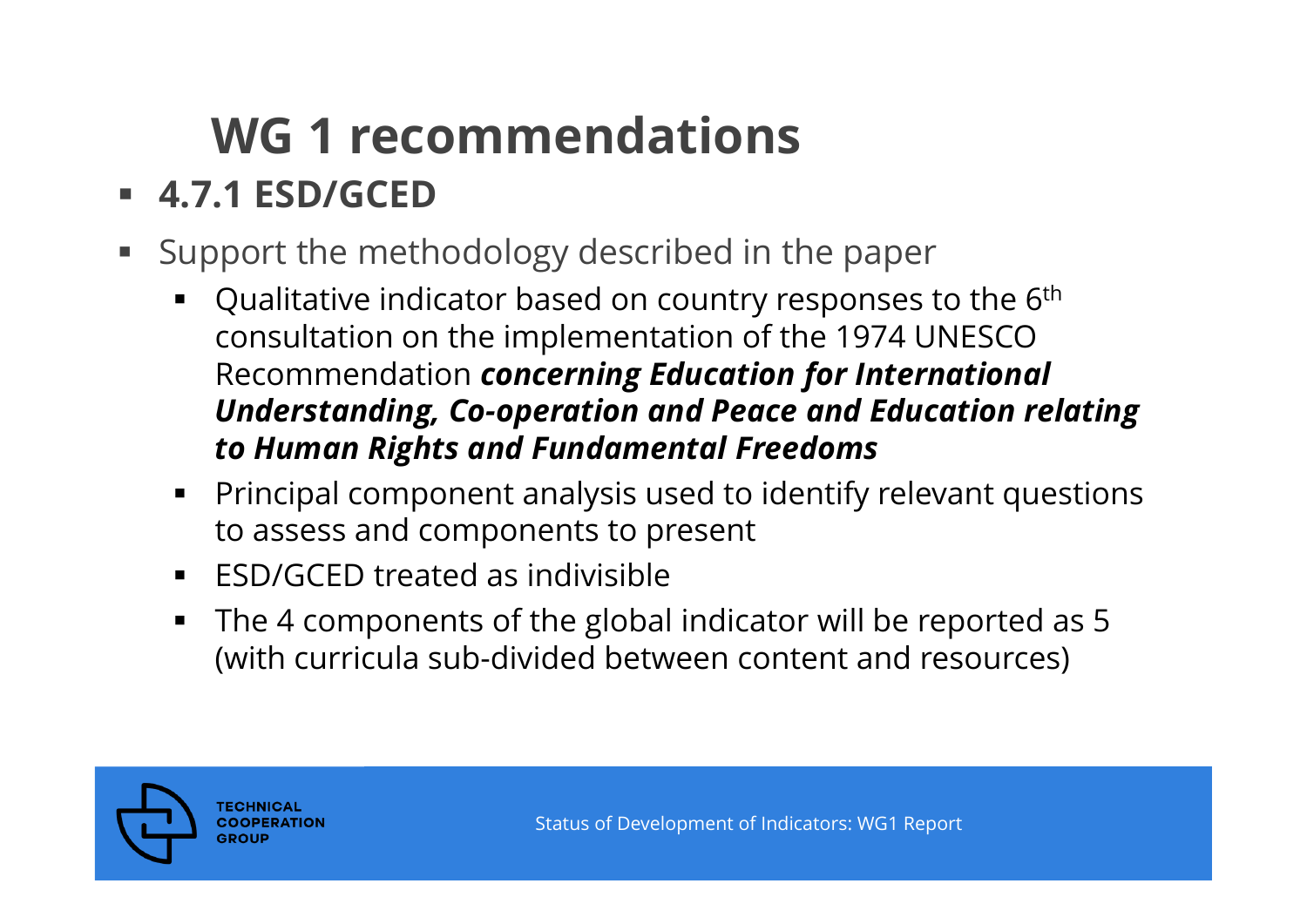### **4.7.1 ESD/GCED**

- Each component reported as high, medium, low or missing (approximately one-third of scores in each main category for each component)
- No aggregation to a composite measure across all components
- UNESCO, if TCG agrees, to take proposal to IAEG-SDGs to change tier
- **Feedback on questionnaire already received and lessons** learned in the analysis to feed into a revised questionnaire for the 7th Consultation in 2021
- Piloting of revised questionnaire to take place in 2020

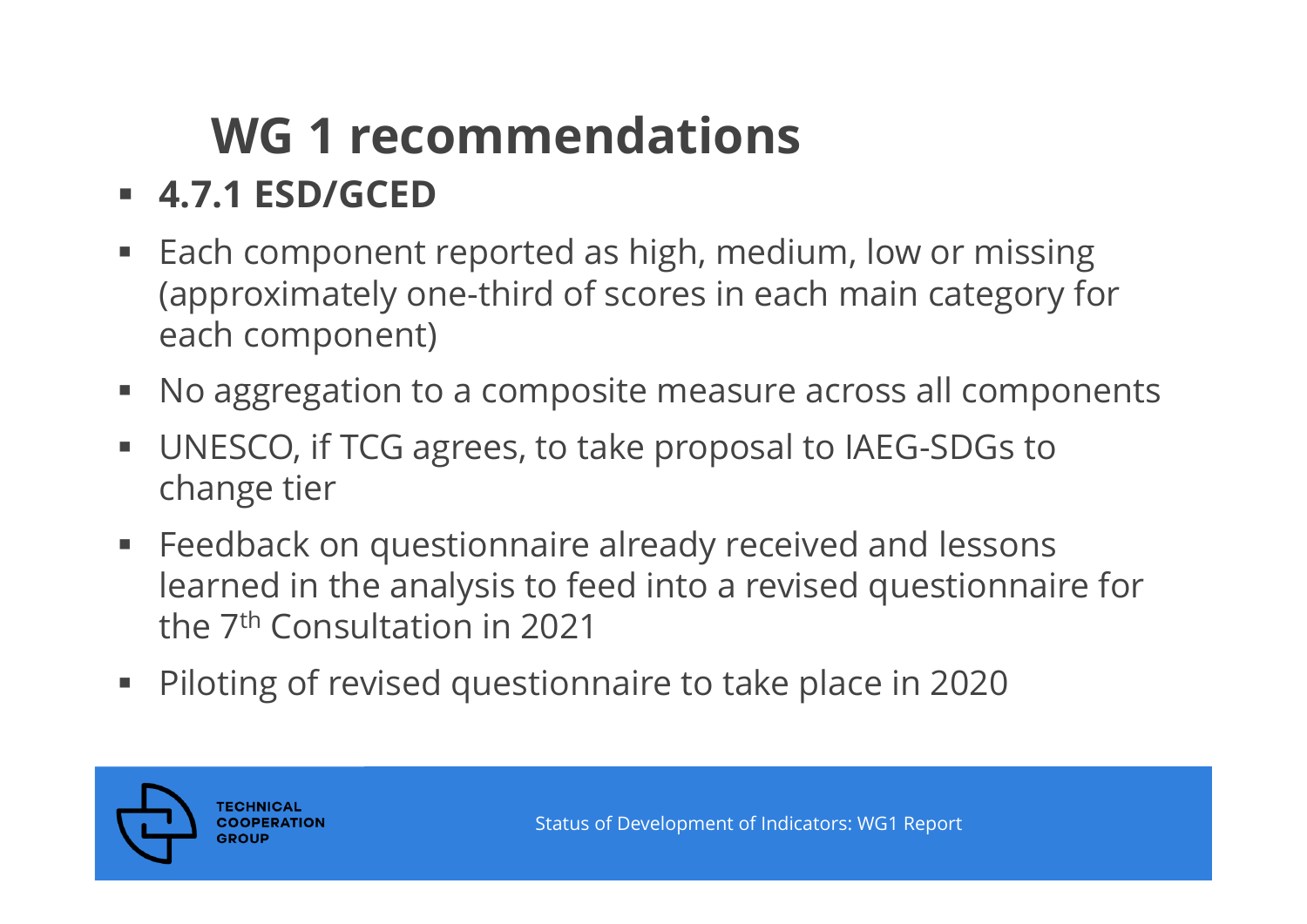### **4.a.3 Attacks on schools**

- Support the methodology described in the paper
	- ٠ The Coalition to Protect Education From Attack has conducted three rounds of analytical research and developed a sound methodology
	- Results for 2013-17 round to be published in April 2018
	- ٠ Triangulates data from a range of sources including other publicly available databases
	- ٠ Results reported in three categories: most affected, highly affected and affected
	- ۰ Explore with the Coalition the feasibility of extending coverage from conflict-related violence to include other forms of violence in schools for next round

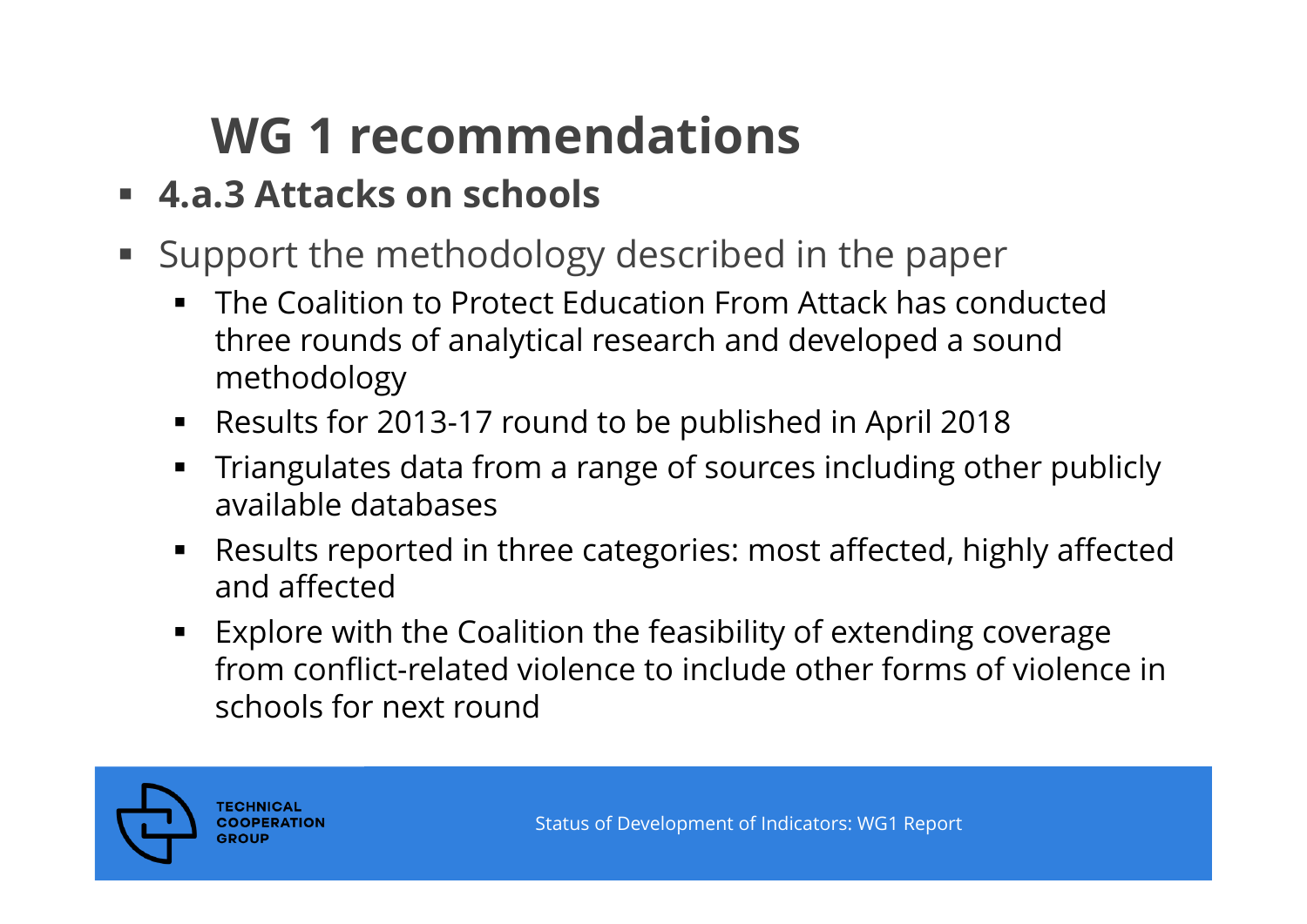- **4.2.3 Positive and stimulating parenting and home environments**
- Support the recommendations described in the paper
	- $\blacksquare$  Further work required to reach consensus on the characteristics of parenting and home environments to be measured for this indicator including from variety of studies (MICS, PRIDI, HOME Scale etc)
	- ٠ Need to be globally applicable taking account of cultural diversity in, for example, parenting styles
	- $\blacksquare$  UIS Catalogue being expanded to collect metadata on all ECD indicators – useful tool to inform further development
	- $\blacksquare$  Establish an Expert Group (led by UNICEF?) to develop further including model questions for use by countries in other surveys

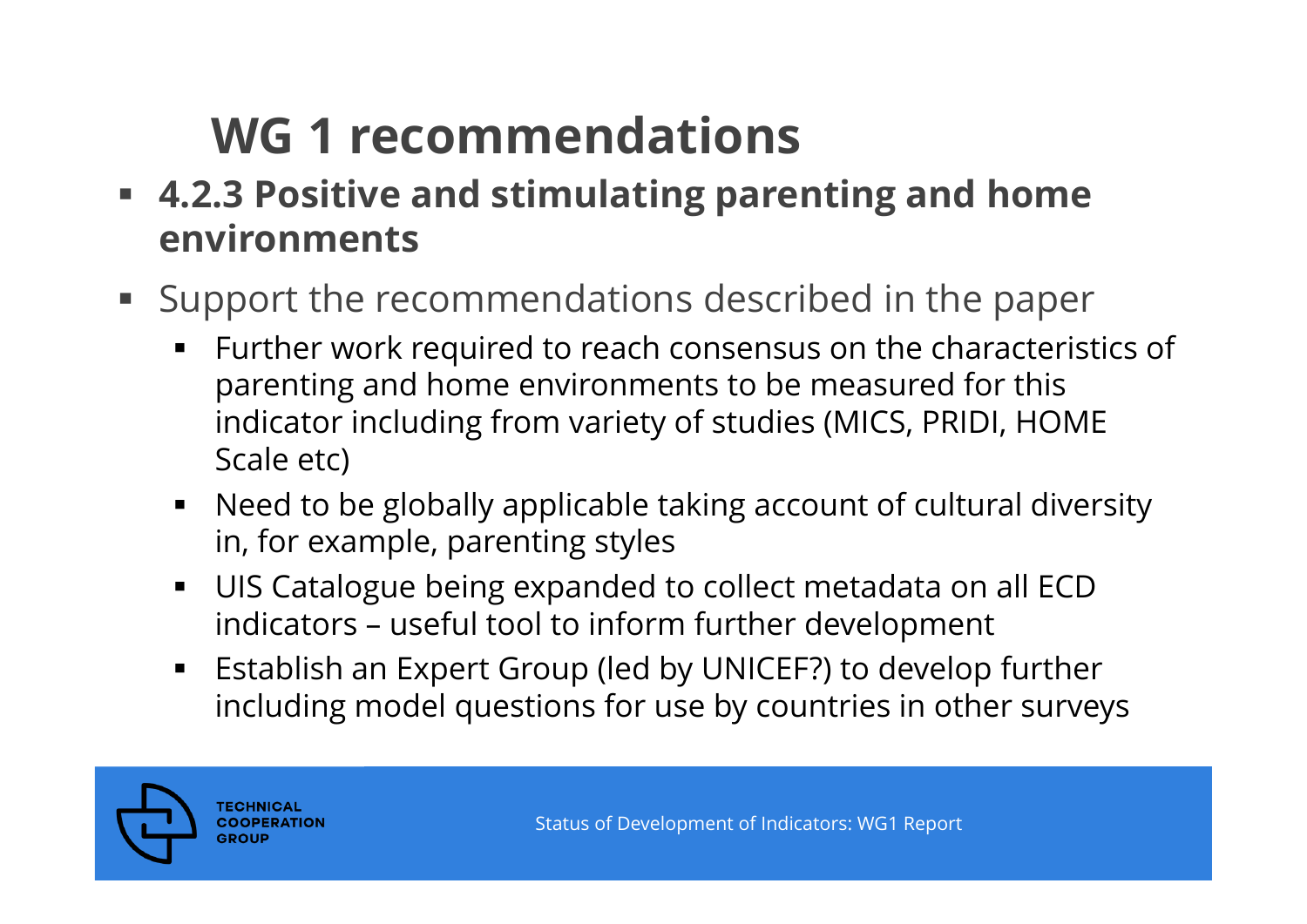- **4.b.2 Scholarships**
- WG discussed measurement issues presented in the paper but did not reach agreement on how to proceed
- **If indicator is retained, further work will be required if** resources allow
- $\blacksquare$  Initial recommendation would be to follow up with the International Institute for Education to learn more about the data they have from 25 providers of scholarships
- **ISSUES of concern include coverage of scholarships, non**official v official statistical sources, breadth of definition

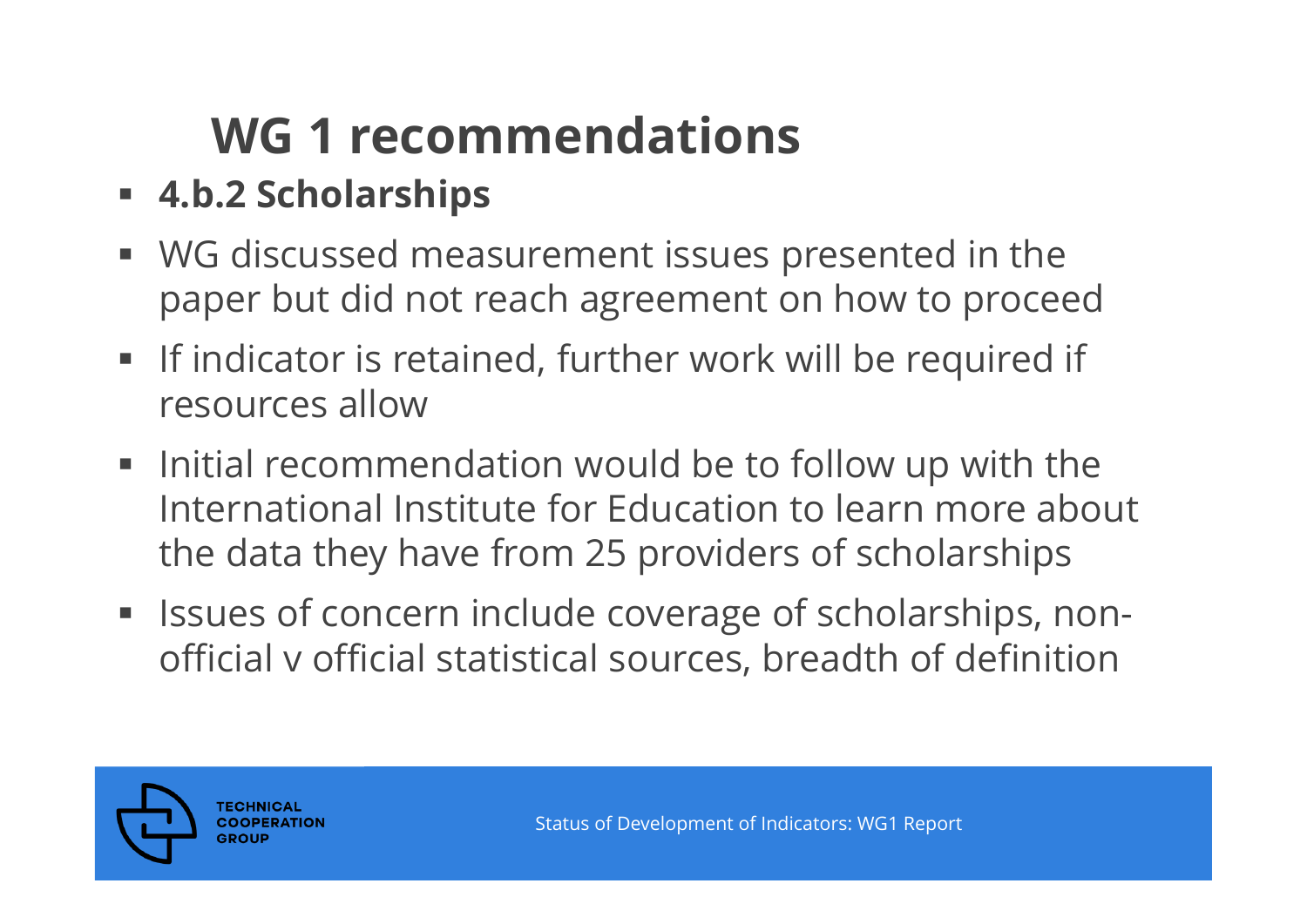### **4.5.2 Language of instruction**

- WG discussed measurement issues presented in the paper but did not reach agreement on how to proceed
- $\blacksquare$  Paper indicates that calculation of indicator would be feasible at least from some sources but with caveats. MICS6 results should be analysed
- $\blacksquare$  . Metadata on national language policies would be required to better interpret results
- $\blacksquare$  Potentially important policy-relevant explanatory indicator at least in some regions (eg sub-Saharan Africa) explaining poor results in learning assessments
- $\Box$  If recommended as national indicator only, advice on example questions for countries to include in assessments/surveys might still be provided

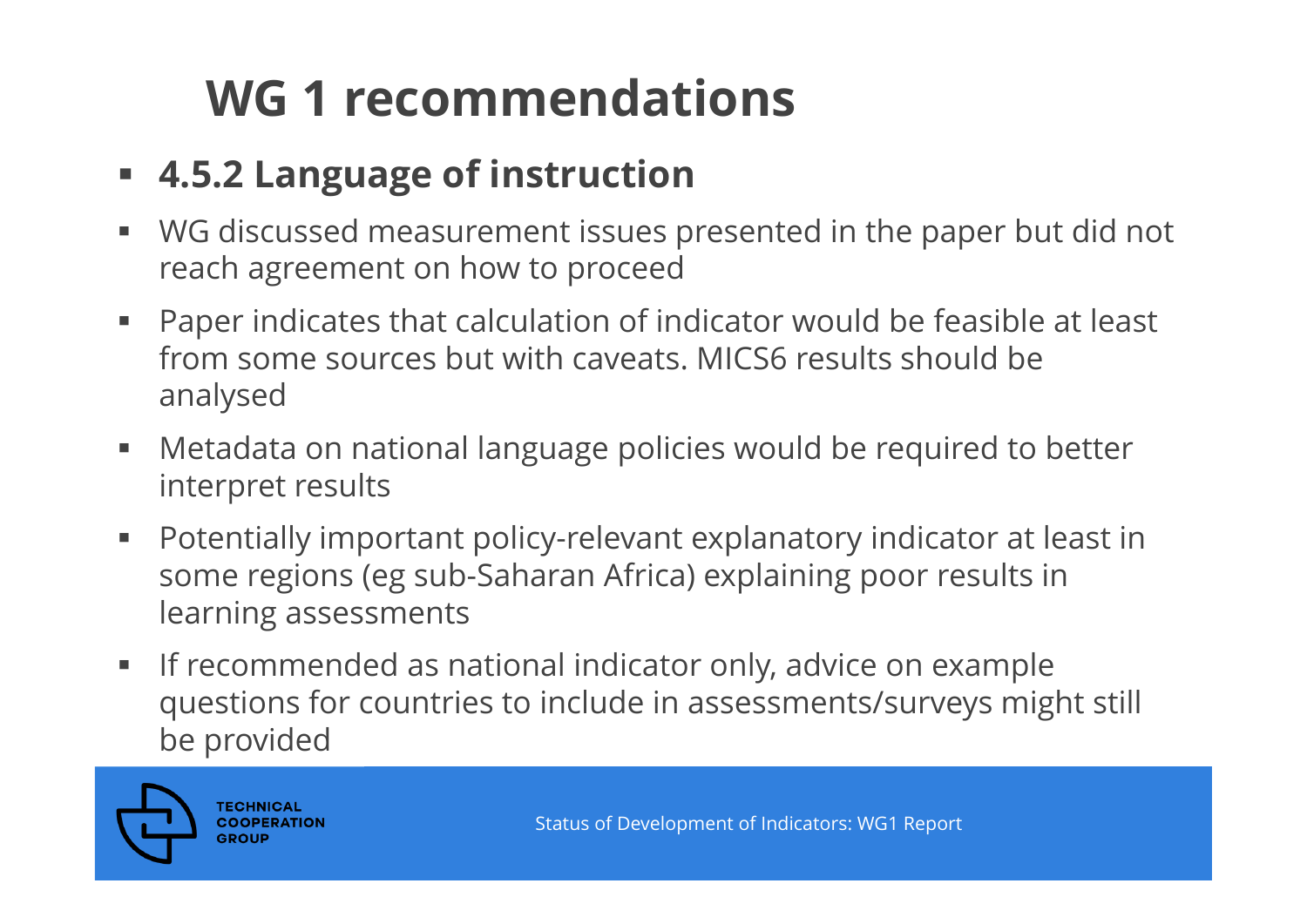- **4.5.3 Funding formulae**
- WG discussed measurement issues presented in the paper but did not reach agreement on how to proceed
- **If retained, agreed title of indicator should be modified to** broaden focus to funding to address additional needs of disadvantage groups
- **See value in study examining** 
	- **Processes by which vulnerable groups are supported by** public funding (including beyond education budget)
	- Types of disadvantage that are addressed
	- Amounts/shares of funding allocated for such purposes